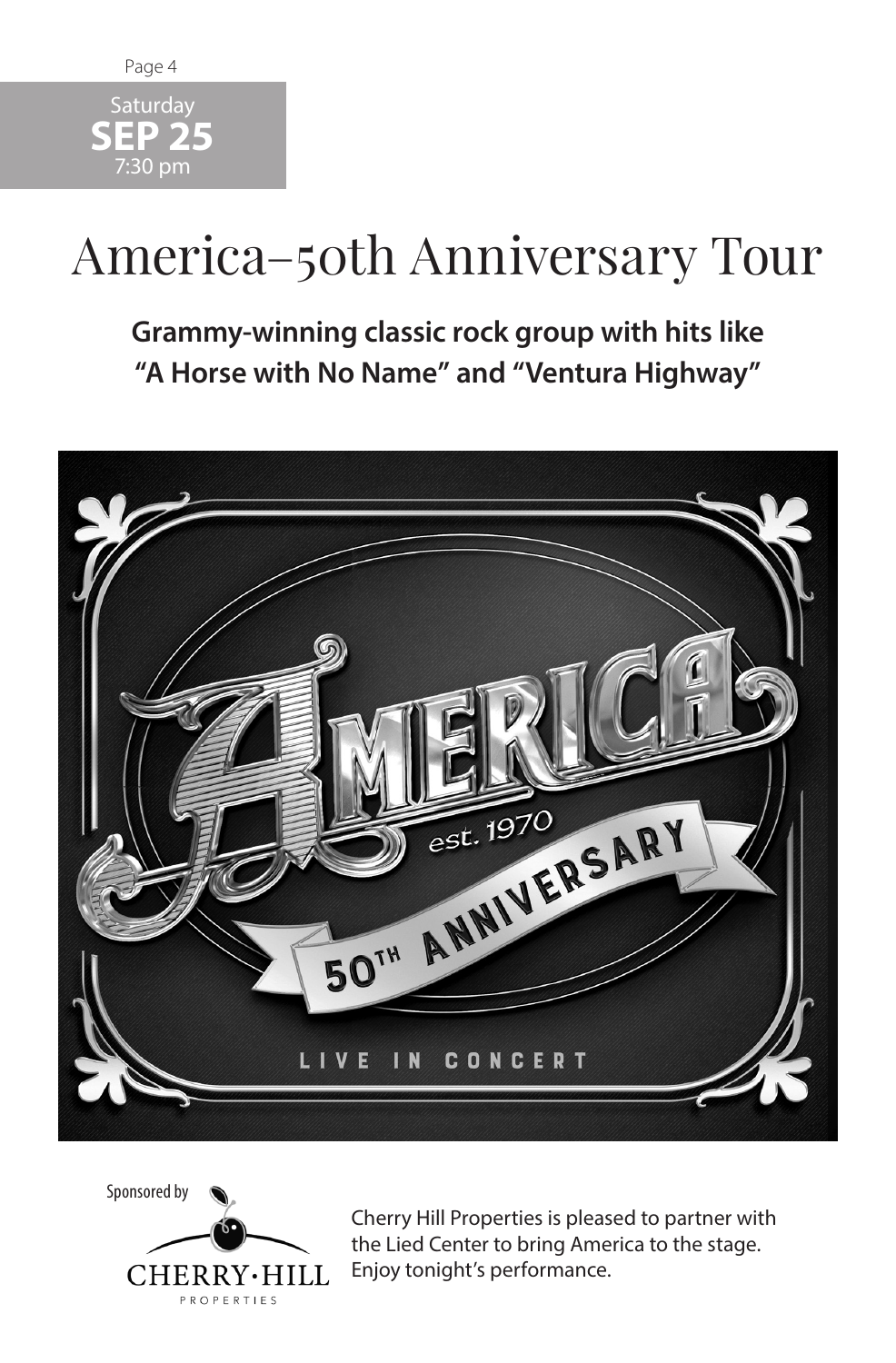## **There will be no intermission during this performance.**

The year 2021 marks the 51st anniversary of perennial classic-rock favorite America. Founding members, Gerry Beckley and Dewey Bunnell (along with former band mate Dan Peek) met in high school in London in the late 1960s and quickly harmonized their way to the top of the charts on the strength of their signature song "A Horse With No Name." America became a global household name and paved the way with an impressive string of hits following the success of their first #1 single. Fifty-plus years later, these friends are still making music together, touring the world and thrilling audiences with their timeless sound.

America's journey has found them exploring a wide variety of musical terrain. Their best-known tunes, which also include "I Need You," "Ventura Highway," "Don't Cross The River," "Tin Man," "Lonely People" and "Sister Golden Hair," were cornerstones of 1970s Top 40 and FM rock radio. Yet beyond their impressive catalog of hits, listeners would discover there was always much more to America than surface perceptions. The combination of Gerry Beckley's melodic pop rock and Dewey Bunnell's use of folk-jazz elements, slinky Latin-leaning rhythms and impressionistic lyric imagery contrasted well with Dan Peek's more traditional country-rock leanings and highly personal lyrics.

America's albums—six certified gold and/or platinum, with their first greatest hits collection, *History*, hitting four plus million in sales displayed a fuller range of the trio's talents than did their singles. Their material encompassed an ambitious artistic swath; from effects-laden rockers to oddball medleys to soul-bearing ballads, America displayed a flawless blend of disparate genres and styles as wide open as the great American plains.

Enjoying massive success early in their career, America earned their stripes as musical soldiers on the battlefield amidst the excess, craziness and chaos of the 70s. The trio won the Grammy for Best New Artist in 1972 and began working with George Martin and Geoff Emerick in 1974. This successful team went on to record seven albums and several Top Ten hits, including "Tin Man," "Sister Golden Hair" and "Lonely People." By the mid-70s, inter-band conflicts combined with an exhaustive touring and recording schedule exacted its toll on the group. With Peek's departure from the fold in 1977, Gerry Beckley and Dewey Bunnell rose to the challenge and carried on as a duo. Shifts in sound and direction, changes in producers and managers, and a renewed dedication to the craft of songwriting helped rocket America to the upper reaches of the